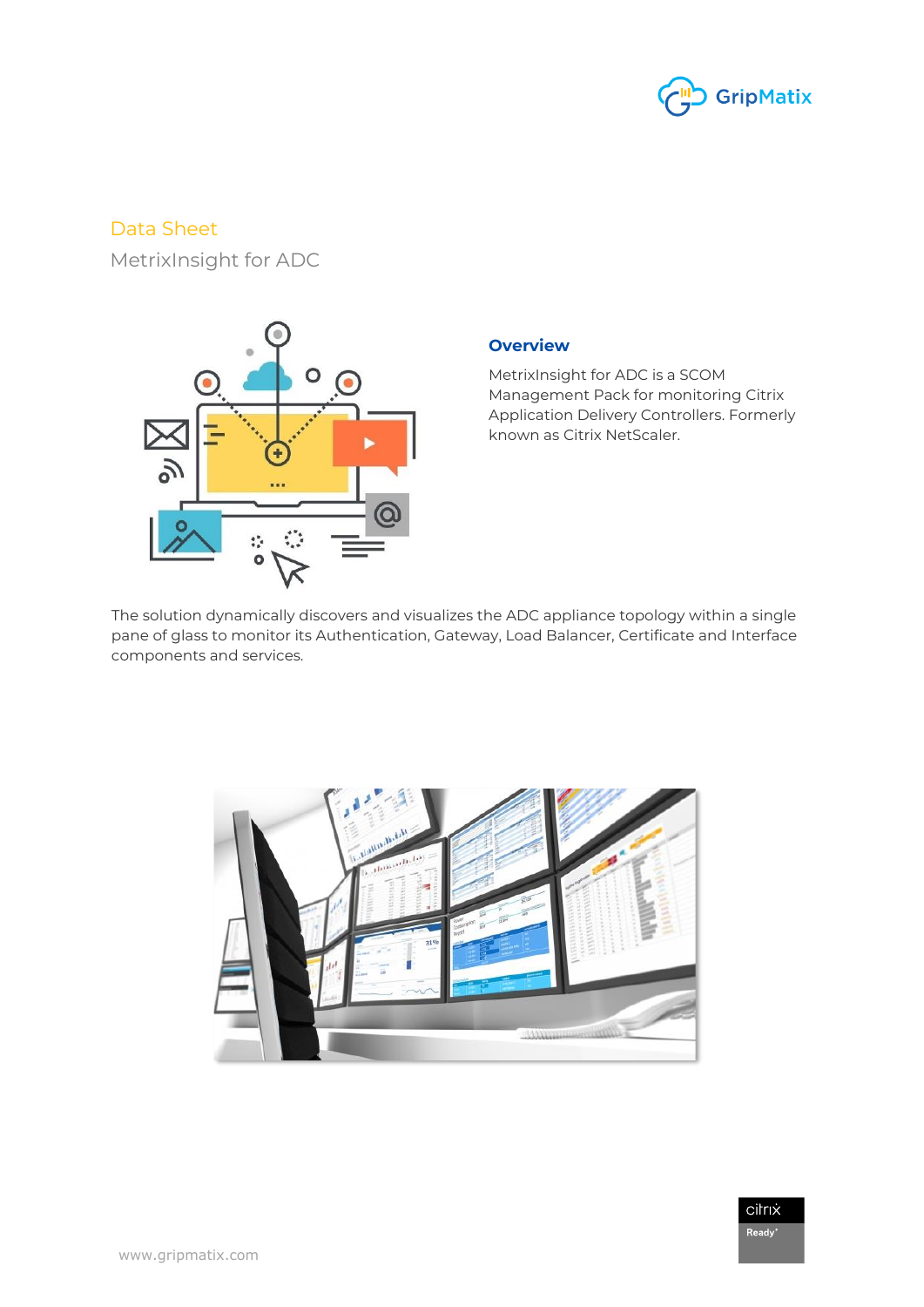





### **Authentication**

LDAP and RADIUS authentication actions

### **State Monitoring and Alerting**



State Monitoring and Alerting

State Monitoring and Alerting for all ADC component and service layers to alarm you whenever a service gets, or may get disturbed, components fail, or resources are low



**Certificates**

TLS/SSL certificates

#### **Performance and Utilization**



Performance and Utilization

Performance and Utilization data collection for dozens of metrics giving insight into the utilization and performance of the ADC appliance

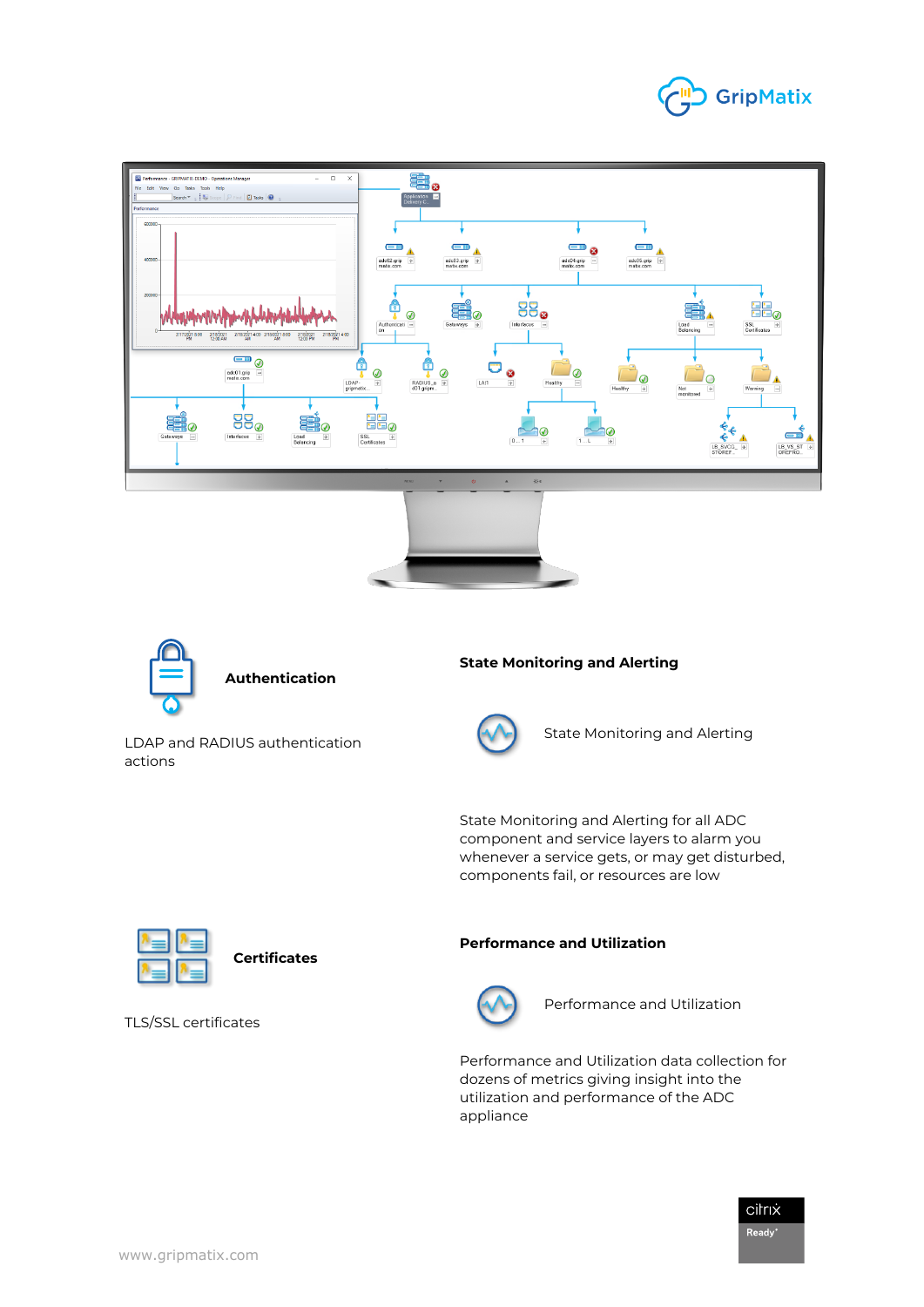



citrix  $\mathsf{Ready}^{\otimes}$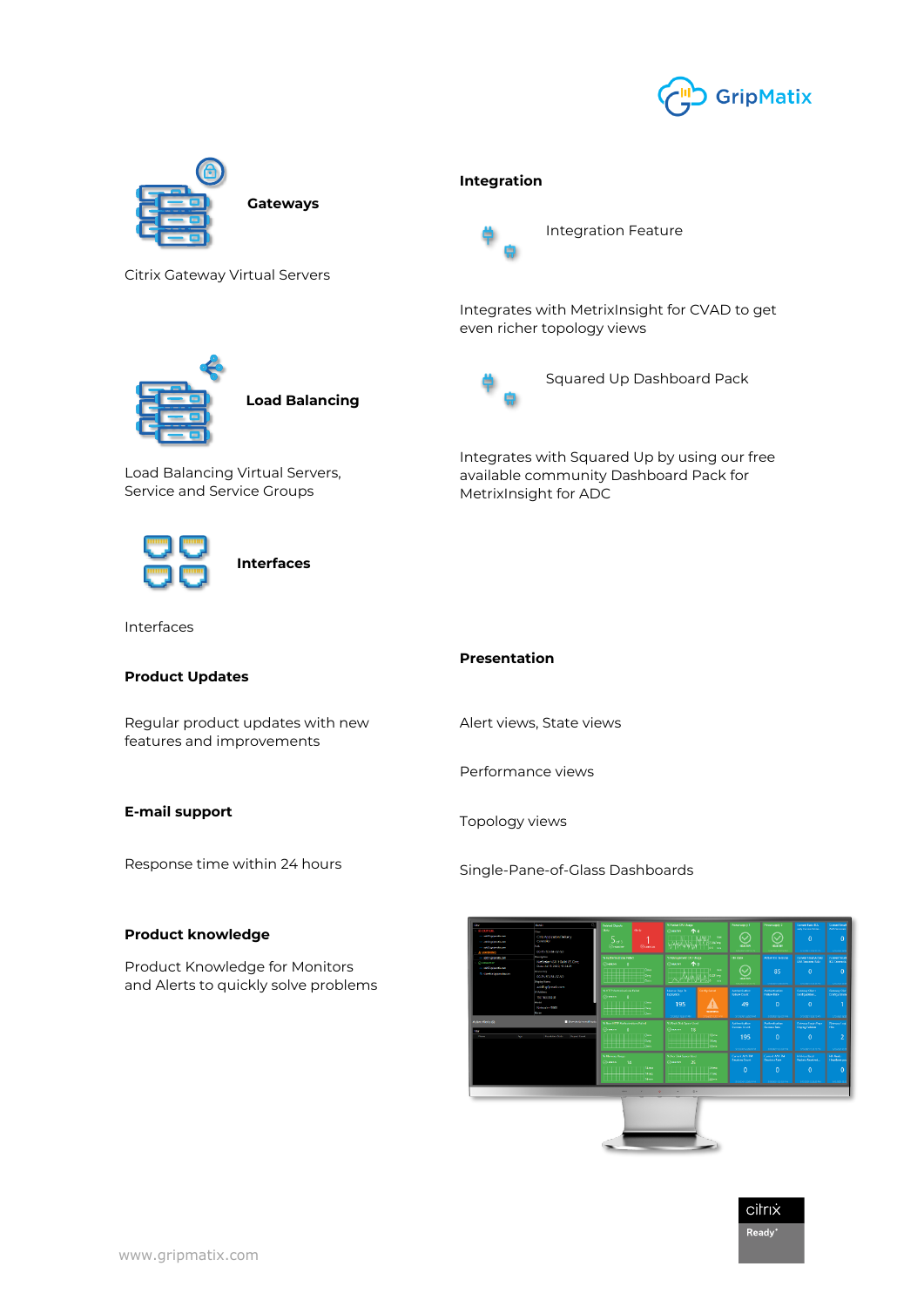

## **Squared Up Dashboard Pack**



We have created a Squared Up Community Dashboard Pack with more than 20 drill-down views to complement our MetrixInsight for ADC SCOM Management Pack. Squared Up is a HTML5, extremely fast, multi-platform web console. This dashboard pack along with our SCOM Management Pack is able to give you the full Citrix Application Delivery Controller topology monitoring experience.

More information about this dashboard and how to get it, you can fin[d here.](https://dashboards.squaredup.com/)

#### **Supported software versions**

• Citrix Application Delivery Controller 11.x and higher

### **Impression**



An impression of our management pack in action.

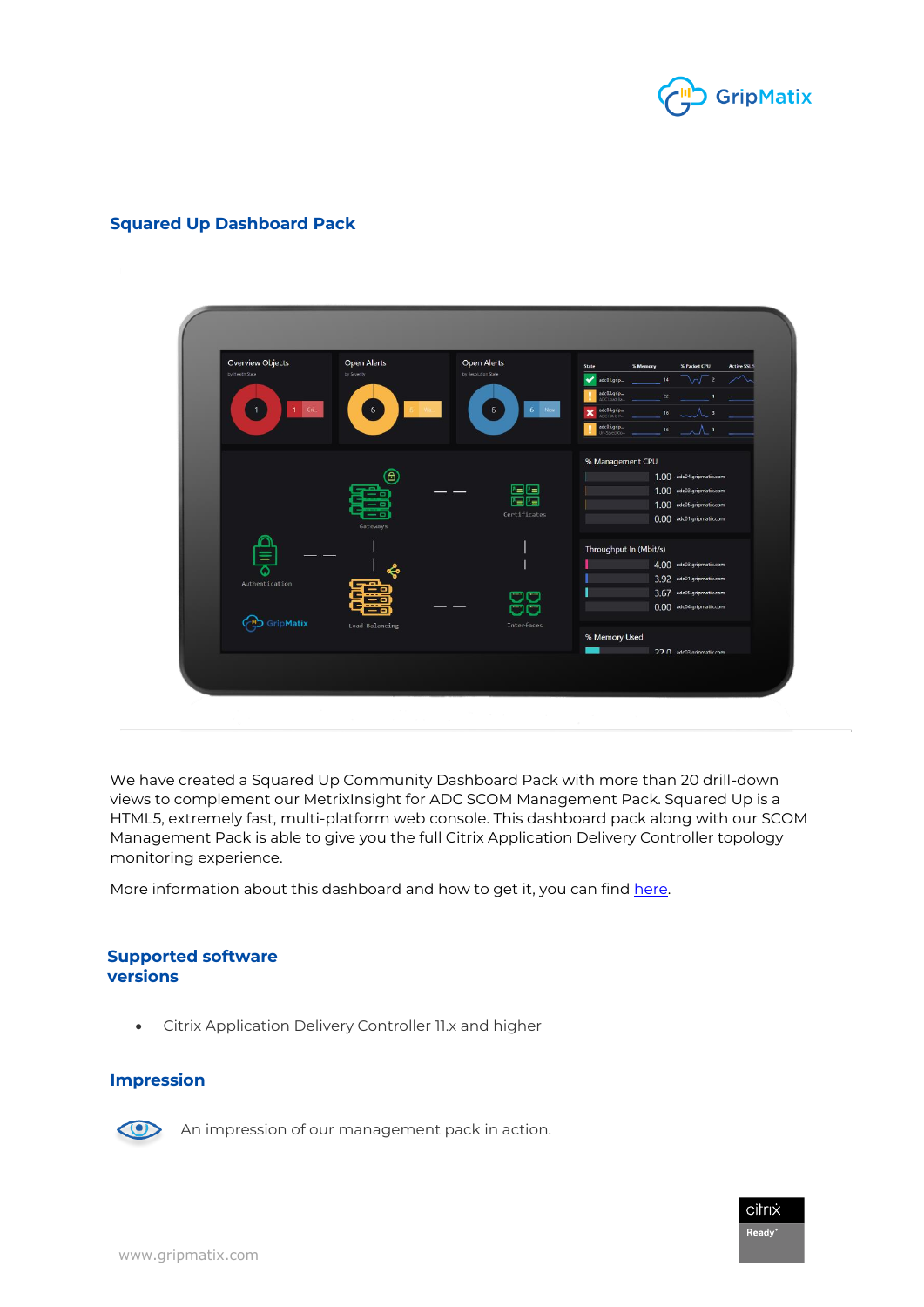



## **Licensing**



Our products are licensed on a **volume based annual subscription license** model. This means that there is no big upfront investment for you, but you pay yearly as long as you want to use our products. We believe this kind of licensing model fits perfect in the Cloud era we live in today.

Our licenses are bound to one or more Citrix ADC appliances within a single SCOM Management Group environment.

## **Microsoft Partner Solutions and Citrix Ready**

We continuously work hard to get the highest quality for our solutions. Therefore, we are delighted MetrixInsight for ADC has been certified a[s Citrix Ready](https://citrixready.citrix.com/gripmatix/metrixinsight-for-adc.html) in the Citrix Ready Marketplace.



From there you can always find our website to get a [free trial](https://www.gripmatix.com/subscription-plans/metrixinsight-adc) o[r paid subscription.](https://www.gripmatix.com/pricing/request-quote-adc)

## **Notice Statement**